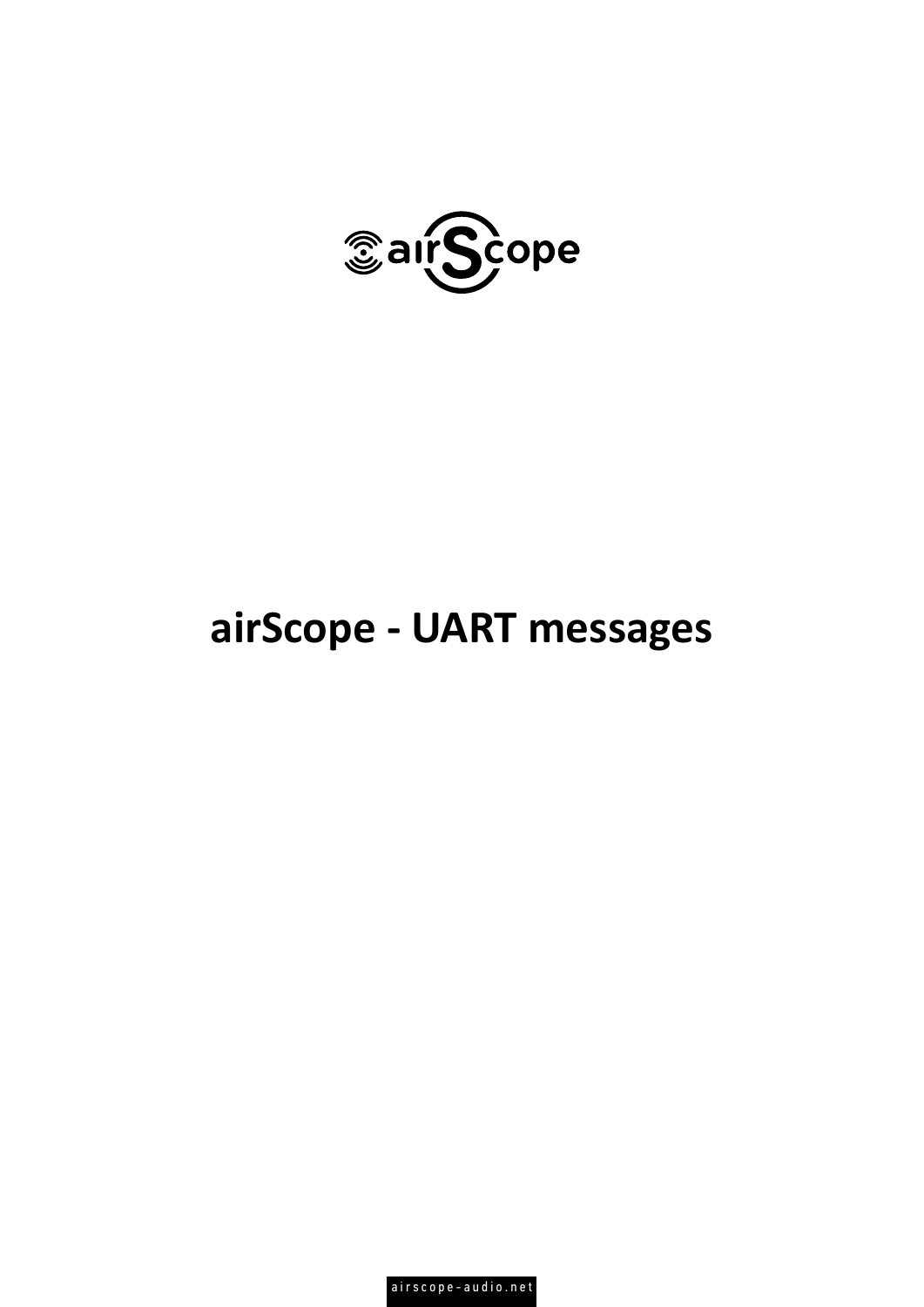

## **Please check the following for the UART messages:**

| ${param}$                             | this is a field for a param, you should replace it with a<br>specified text in actual message to send            |  |  |
|---------------------------------------|------------------------------------------------------------------------------------------------------------------|--|--|
| $\mathbf{I}$                          | optional                                                                                                         |  |  |
| <b>NA</b>                             | not available                                                                                                    |  |  |
| message                               | normally query current state when execute with no param,<br>and normally set the value when continued with param |  |  |
| execution<br><b>UART</b> (some model) | message need to be terminated with;                                                                              |  |  |
| uart passthrough<br>tool              | message need to be sent in this format:<br>MCU+PAS+RAKOIT:{message}&                                             |  |  |
| <b>ACPWorkbench</b>                   | send via Tag button without response. And need to close<br>the window for each execution                         |  |  |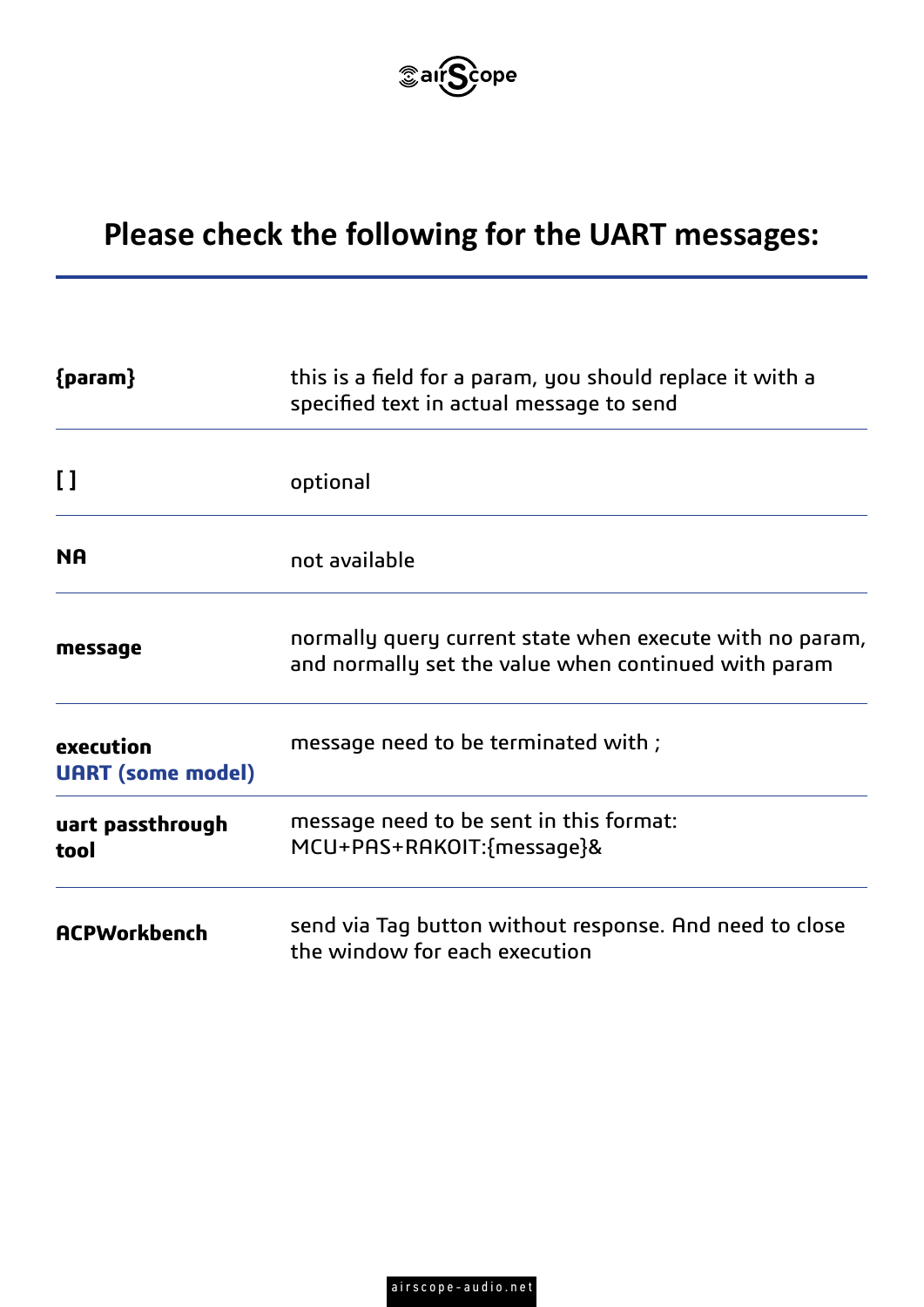

| <b>MESSAGE</b>   | <b>API</b>     | <b>RESPONSE</b>                                                                                                                       | <b>PARAM</b>                                                                                                                                                                                                                             | <b>DESCRIPTION</b>                                                                     |
|------------------|----------------|---------------------------------------------------------------------------------------------------------------------------------------|------------------------------------------------------------------------------------------------------------------------------------------------------------------------------------------------------------------------------------------|----------------------------------------------------------------------------------------|
| <b>VER</b>       | 3              | VER: {firmware}-<br>${commit}$ $-{api}$                                                                                               | {firmware} firmware version<br>{commit} git commit when building<br>{api} api version                                                                                                                                                    | get firmware version<br>information                                                    |
| <b>STA</b>       | 3              | MCU+PAS+STA:<br>$\{source\}, \{mute\},$<br>{volume}, {tre-<br>ble}, {bass}, {net},<br>{internet},<br>{playing}, {led},<br>{upgrading} | {source} NET/USB/USBDAC/LINE-IN/<br>LINE-IN2/BT/OPT/COAX/I2S/HDMI<br>${mute}$ 0/1<br>{volume} 0~100<br>$\{treble\} - 10 - 10$<br>$\{bass\} -10 - 10$<br>$\{net\}$ 0/1<br>{internet} 0/1<br>{playing} 0/1<br>{led} 0/1<br>{upqrading} 0/1 | get system running state                                                               |
| SYS:{cmd}        | 3              | <b>NA</b>                                                                                                                             | {cmd} REBOOT/STANDBY/RESET/RECOVER                                                                                                                                                                                                       | system control, reboot<br>device, enter standby,<br>factory reset, recover all<br>data |
| WWW              | 3              | WWW:{onoff}                                                                                                                           | $\{onoff\}$ $0/1$                                                                                                                                                                                                                        | get internet state                                                                     |
| AUD[:{onoff}]    | $\overline{3}$ | AUD: {onoff}                                                                                                                          | $\{onoff\}$ $0/1$                                                                                                                                                                                                                        | get/set audio output                                                                   |
| SRC[:{source}]   | $\overline{3}$ | SRC:{source}                                                                                                                          | {source} NET/USB/USBDAC/LINE-IN/<br>LINE-IN2/BT/OPT/COAX/I2S/HDMI                                                                                                                                                                        | get/set current input<br>source                                                        |
| VOL[:{volume}]   | 3              | VOL: {volume}                                                                                                                         | { $volume$ } 0 ~ 100                                                                                                                                                                                                                     | get/set volume                                                                         |
| MUT[:{onoff}]    | 3              | MUT:{onoff}                                                                                                                           | {onoff} 0/1/T, off/on/toggle                                                                                                                                                                                                             | get/set mute                                                                           |
| BAS[:{bass}]     | $\overline{3}$ | BAS: {bass}                                                                                                                           | $\{bass\}$ -10 ~ 10                                                                                                                                                                                                                      | get/set BASS value                                                                     |
| TRE[:{treble}]   | 3              | TRE:{treble}                                                                                                                          | ${treble} - 10 ~ 10$                                                                                                                                                                                                                     | get/set TREBLE value                                                                   |
| P <sub>O</sub> P | 3              | <b>NA</b>                                                                                                                             | only available in BT/NET/USB mode (*1)                                                                                                                                                                                                   | play or pause                                                                          |
| <b>STP</b>       | 3              | <b>NA</b>                                                                                                                             | only available in NET/USB mode                                                                                                                                                                                                           | stop                                                                                   |
| <b>NXT</b>       | 3              | <b>NA</b>                                                                                                                             | only available in BT/NET/USB mode (*1)                                                                                                                                                                                                   | next                                                                                   |
| PRE              | 3              | <b>NA</b>                                                                                                                             | only available in BT/NET/USB mode (*1)                                                                                                                                                                                                   | previous                                                                               |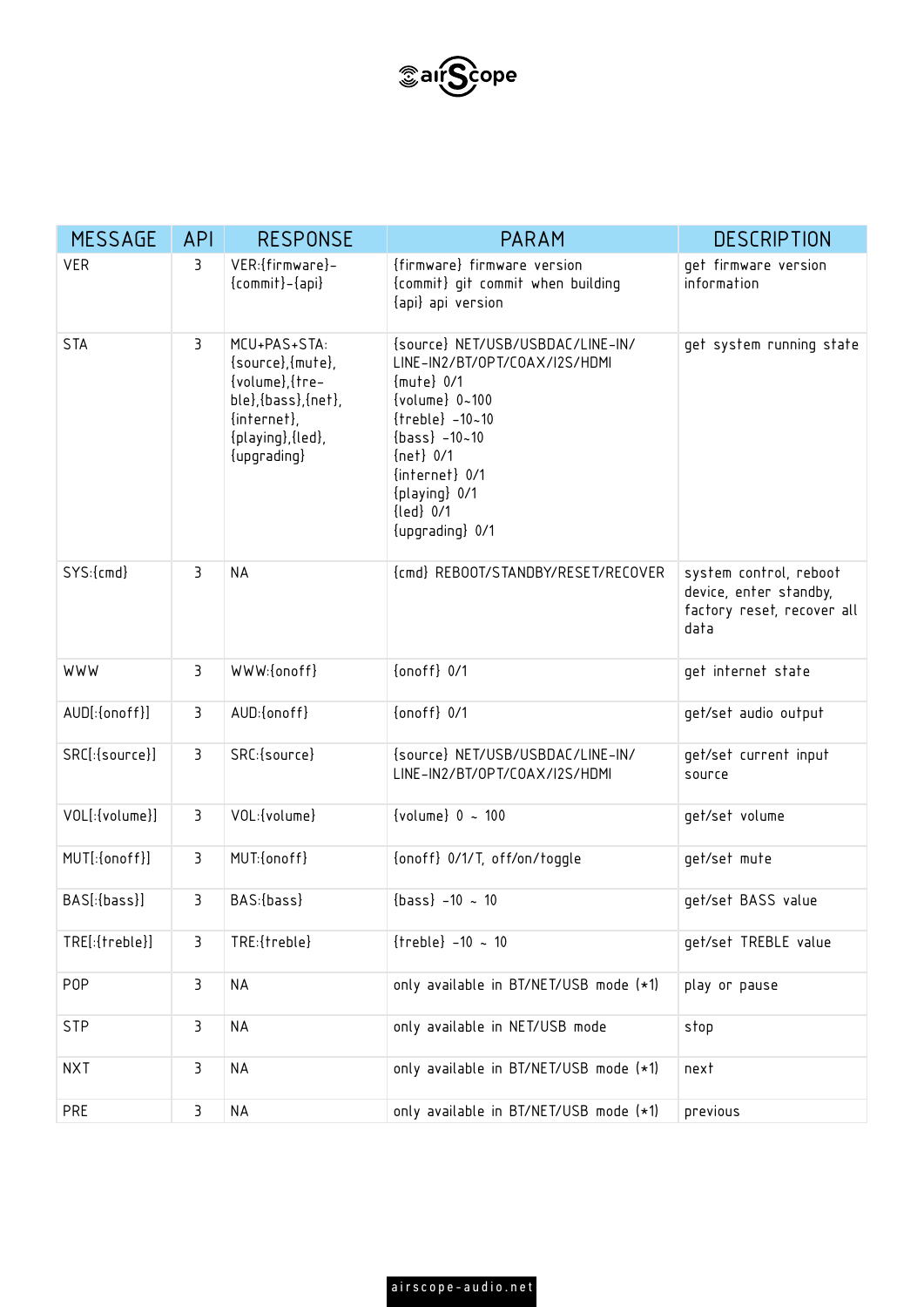

| <b>MESSAGE</b>                | <b>API</b>     | <b>RESPONSE</b> | <b>PARAM</b>                                                                                         | <b>DESCRIPTION</b>                                                                                                                                                                             |
|-------------------------------|----------------|-----------------|------------------------------------------------------------------------------------------------------|------------------------------------------------------------------------------------------------------------------------------------------------------------------------------------------------|
| BTC[:{onoff}]                 | 3              | BTC:{onoff}     | $\{$                                                                                                 | get current bt connection<br>state, or reconnect/dis-<br>connect current device.<br>only available in BT mode<br>and device with no ex-<br>ternal bt module.<br>Control will have no<br>return |
| PLA                           | 3              | PLA: {playing}  | {playing} 0/1, wifi playing status                                                                   | get current network<br>playback state                                                                                                                                                          |
| <b>CHN</b>                    | 3              | CHN:{channel}   | {channel} L/R/S                                                                                      | get current channel<br>state                                                                                                                                                                   |
| <b>MRM</b>                    | 3              | MRM: {mode}     | {mode} S/M/N, slave/master/none                                                                      | get current multiroom<br>state                                                                                                                                                                 |
| LED[:{onoff}]                 | 3              | LED:{onoff}     | {onoff} 0/1/T, off/on/toggle                                                                         | get/set LED state                                                                                                                                                                              |
| BEP[:{beep}]                  | 3              | BEP:{beep}      | {beep} 0/1, off/on                                                                                   | get/set beep key sound,<br>enabled or disabled                                                                                                                                                 |
| PST:{preset}                  | 3              | <b>NA</b>       | ${preset} 0$ ~ 10                                                                                    | get/set PRESET value                                                                                                                                                                           |
| VBS[:{onoff}]                 | 3              | VBS:{onoff}     | {onoff} 0/1/T, off/on/toggle                                                                         | get/set virtual bass                                                                                                                                                                           |
| WRS                           | $\overline{3}$ | <b>NA</b>       |                                                                                                      | wifi reset                                                                                                                                                                                     |
| <b>LPM</b><br>$[:{loopmode}]$ | 3              | LPM: {loopmode} | {loopmode} REPEATALL/REPEATONE/<br>REPEATSHUFFLE/SHUFFLE/SEQUENCE                                    | set/get loopmode for<br>network playback                                                                                                                                                       |
| NAM[:{name}]                  | 3              | NAM: {name}     | {name} hexed string with UTF8 encoding<br>eq: 536F756E6453797374656D5F39383235<br>= SoundSystem_9825 | set/get current device<br>name. Remains after fac-<br>tory reset                                                                                                                               |
| ETH                           | 3              | ETH:{onoff}     | {onoff} 0/1                                                                                          | get ethernet state                                                                                                                                                                             |
| <b>WIF</b>                    | 3              | WIF:{onoff}     | {onoff} 0/1                                                                                          | get wifi state                                                                                                                                                                                 |
| PMT[:{onoff}]                 | 4              | PMT:{onoff}     | $\{$                                                                                                 | set/get current prompt<br>voice state, enabled or<br>disabled. Remains after<br>factory reset                                                                                                  |